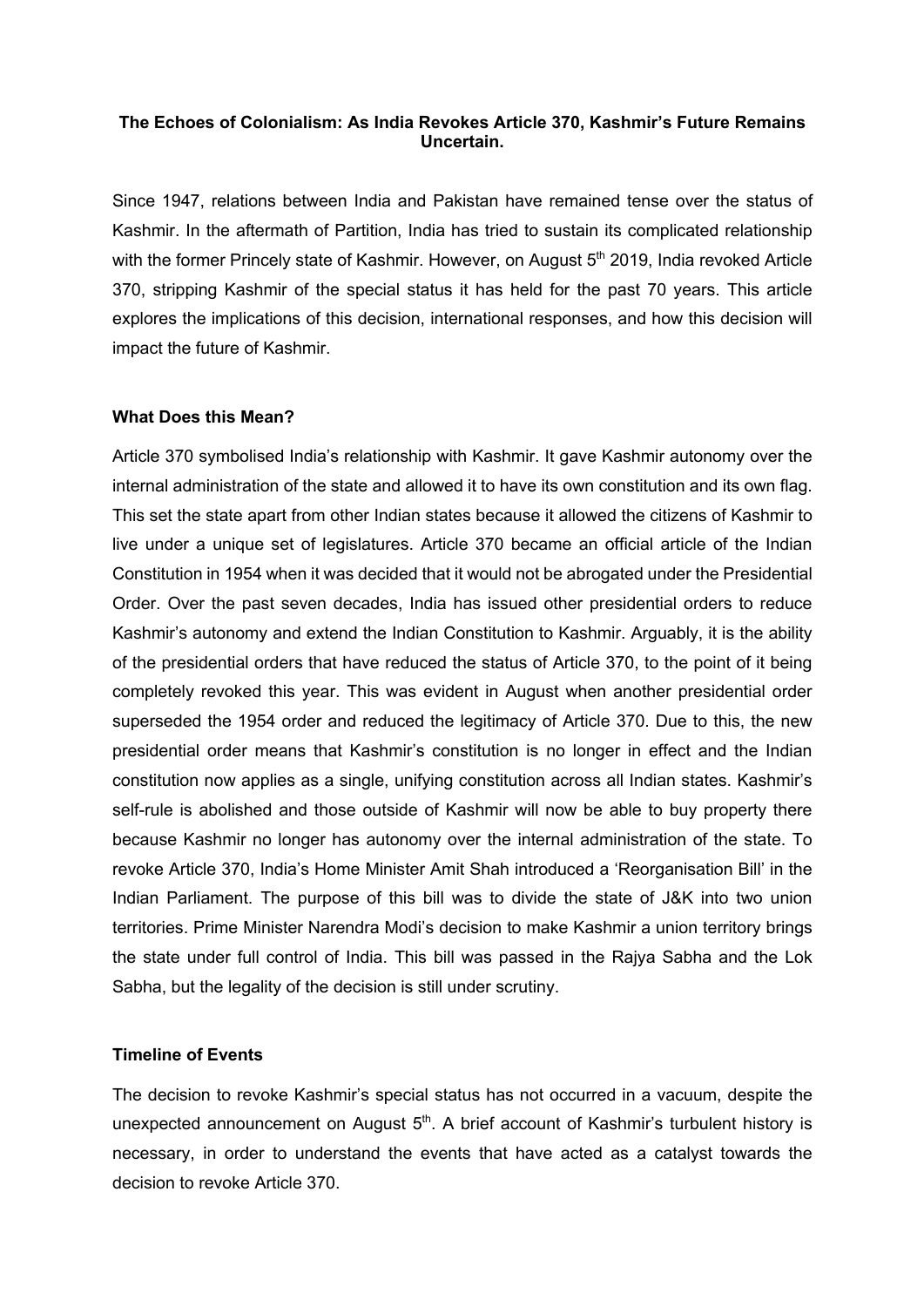Kashmir has been a contested state since the catastrophic events of Partition in 1947. With the creation of Pakistan, a Muslim-majority country, Maharaja Hari Singh was undecided on the accession of Kashmir either to India or to Pakistan. The first war for Kashmir began when a rebellion broke out in Poonch. Seizing the opportunity, thousands of Pashtun tribesmen invaded Kashmir to rebel against the maharaja. This resulted in Hari Singh asking India for help and in return, the maharaja had to sign the Instrument of Accession in India's favour, giving them control over Kashmir's communication, defence and foreign affairs $^{\rm 1}$ .

 In 1948, the UN suggested that there ought to be a plebiscite, but no agreement was reached between India and Pakistan. The UN later mediated a ceasefire in 1949, known as the Karachi Agreement. The agreement stated that the status of Kashmir would be determined according to the people's wishes. The Indian Constitution was formed in 1950 and came into effect in 1957, with Article 1 stating Kashmir as an Indian State, and Article 370 allocating special status to Kashmir. This special status provided the state with a greater degree of autonomy in comparison to other states in India. However, by 1957 the possibility for J&K to have their promised plebiscite was diminished as J&K fully becomes an integral part of India.

 In March 1965, the Constituent Assembly of Kashmir passed the Integration Bill, giving Kashmir the status of being a province of India. This again contradicted the terms set out in Article 370 and ignored the promised plebiscite at the time of Partition. This provoked three months of fighting between India and Pakistan over the Rann of Kutch. Despite a cease-fire taking place in June 1965, by August, Pakistan launched 'Operation Gibraltar' and the second war for Kashmir was officially underway<sup>2</sup>. The conflict was resolved with the signing of the Tashkent Agreement in 1966, supervised by the former Soviet Union.

 The third war for Kashmir erupted in 1971 as the Bangladesh nationalist movement demanded regional autonomy for Bengalis. With the help of India, Bangladesh was created, and India would no longer have to fight Pakistan on its Eastern front. The Simla Agreement was signed in 1972 and the Line of Control (LoC) was devised, replacing the 1949 cease-fire line. By 1975, the Kashmir Accord was signed, with special emphasis on Article 370 and Sheikh Abdullah's demand for a plebiscite was dropped.

 Unstable governments were in control of Kashmir from the late 1970's until 1989. During this time, militant organisations began to gain prominence in the region. By 1990, insurgency breaks out, resulting in a rise of protests on Kashmiri streets, crack downs by Indian security forces, central rule being declared, and the exodus of the Kashmiri Pandit community<sup>3</sup>. In 1995, Prime Minister PV Narasimha Rao assures that Article 370 would not be abrogated.

 In 1997, the human rights commission began to investigate reports of violations in Jammu and Kashmir. But this was overshadowed by the nuclear tests conducted on behalf of both India and Pakistan in 1998. India conducted the 'Pokhran-II' tests and in response, Pakistan conducted the 'Chagai-I' tests. Nuclear tensions continued to rise to the point of a fourth and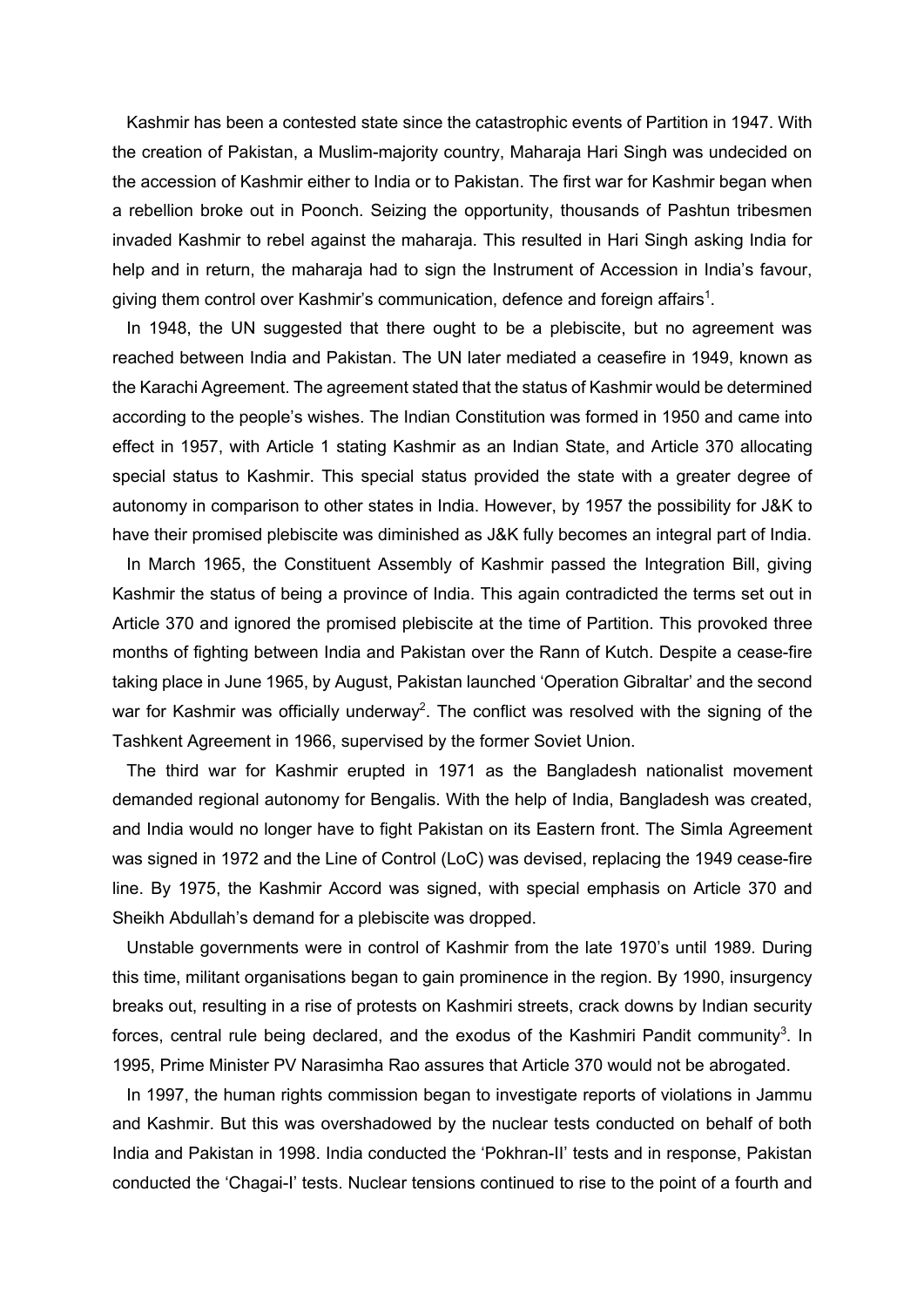final war between India and Pakistan over Kashmir in 1999. The war broke out due to Pakistani soldiers infiltrating the LoC and the Indian Army mobilized its troops to push them back into their own terrain. The Kargil episode was the closest incident in which nuclear war became a likely possibility $4$ .

 Since the turn of the millennium, terrorism has risen significantly. India has repeatedly accused Pakistan of supporting terrorist organisations and conducting attacks in Indian Administered Kashmir. India's response has been to launch military strikes against the groups on the opposite side of the LoC. Some of the most notorious attacks include: the shooting of 35 Sikh's in 2000 on behalf of the Lashkar-e-Taiba, the killing of 38 people at the Indian parliament in New Delhi in 2001 by members of the Jaish-e-Mohammed, and the 2008 Mumbai terror attacks in which 12 coordinated terror attacks were conducted by the Lashkare-Taiba killing 170 people.

 Protests took hold of Kashmir throughout 2010 and violence between the security forces and civilians reached its peak. It was rumoured that Indian forces had in fact killed civilians and not militants as they claimed. On  $8<sup>th</sup>$  July 2016, leader of the Hizbul Mujahideen, Burhan Wani, was killed by Indian security forces. In the wake of Wani's death, protests erupted to show solidarity with the militant. In response, a curfew was imposed throughout the state. Despite this, tens of thousands of Kashmiris attended Wani's funeral. However, several people were killed as a result of security forces firing at the crowd. This caused a dramatic increase in violent outbursts across Kashmir and it became the "biggest outbreak of protest and violence since 2010"<sup>5</sup>.

 Tensions continued to rise throughout 2017 and 2018 with 2018 being one of the deadliest years on record. By December 2018, central rule was declared in the state. In February 2019, 46 Indian soldiers were killed by a suicide bomber in Pulwama. This attack increased tensions between the two nuclear powers and has had a direct consequence on the decisions being made in New Delhi. India carried out numerous strikes on camps across the LoC, and Pakistan captured an Indian Air Force pilot.

 Arguably, these are just some of the events that have pressured India into making the drastic decision to revoke Article 370. The decision has not occurred over night, rather, it has been influenced by a "legacy of mistrust"<sup>6</sup> between India and Pakistan and it seems to have been building up for years with numerous events pushing the decision one step closer. However, to actually carry out the decision seems to be a shock to many people.

#### **Decisions Made**

Suspicions started to arise at the beginning of August when students, tourists and pilgrims were advised to flee the area, ahead of the mobilisation of thousands of security forces into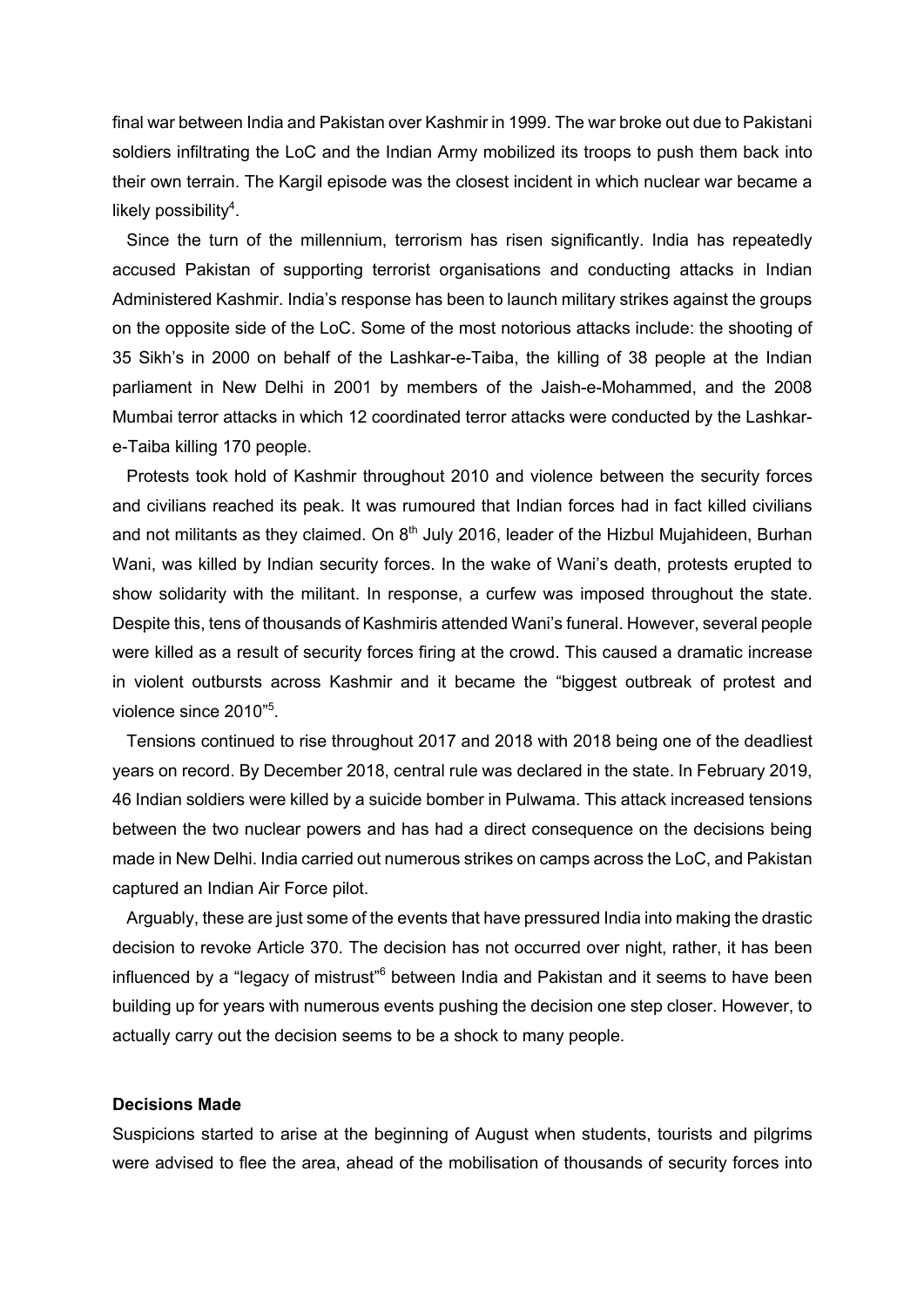the region<sup>7</sup>. Despite fears that India was about to make a drastic decision, India claimed the mobilisation was supposedly for counter-terrorism purposes. When the decision was announced on August  $5<sup>th</sup>$  2019, there occurred a complete communications blockade and a security clampdown throughout Kashmir. Social media accounts were limited, phone lines and the internet were cut off. Indian media outlets had little to no information to report on the situation in Kashmir and outlets such as *Greater Kashmir* have been unable to publish any articles since August  $5<sup>th</sup>$  2019. As a result of the curfew, public movement has been extremely limited and political officials have been put under house arrest. It is claimed that phone services and landline services have been restored in recent weeks. However, reports from the region are still very limited.

## **Contested Positions**

According to the 2011 census, Kashmir's Muslim population was at 96.4%. This would suggest that the decision to revoke Article 370 would not be received with open arms. If anything, the decision will alienate the Muslim population and remove any autonomy that had previously been granted to them. Nonetheless, there have been varied reports in response to the decision.

 Across India, a sentiment of celebration was echoed in the streets, supporting Modi's nationalist stance and the fact that he has lived up to his campaign promises since 2014. Also, part of Modi's campaign and manifesto for a second term included decisions concerning Kashmir's future and with his landslide majority win, this support base is difficult to ignore<sup>8</sup>. Modi's support base also sees this move as a positive push for more inclusive times, particularly the right-wing Hindu nationalist audiences and the Kashmiri Pandits. Those in support of Modi's actions believe Kashmir should not have its own independent laws separate to those of India. Further, Modi and his government justified the decision, claiming that it is a way to move forward and help end violence in the state. By bringing Kashmir under India's control and eradicating its autonomy in favour of the Indian constitution, India claims Kashmir will have better access to education among other things.

Whereas others have used what platforms they have, primarily Twitter $9$ , to oppose the situation. Using the hashtag #StandwithKashmir and #KashmirBleeds those following the situation claimed it was a complete disregard for democracy. For them, the Indian government bypassed the opinion of Kashmiri's, in favour of self-interested motives. Also, before being put under house arrest, where she remains today, Mehbooba Mufti described the decision as "the darkest day in Indian democracy". Mufti believes "India has failed Kashmir". Pakistan's Foreign Minister Shah Mahmood Qureshi Tweeted "India in its war frenzy is not only sabotaging regional peace but also committing gross human rights violations along the LoC". President of Azad Jammu and Kashmir, Masood Khan, has also urged the United Nations to "ask India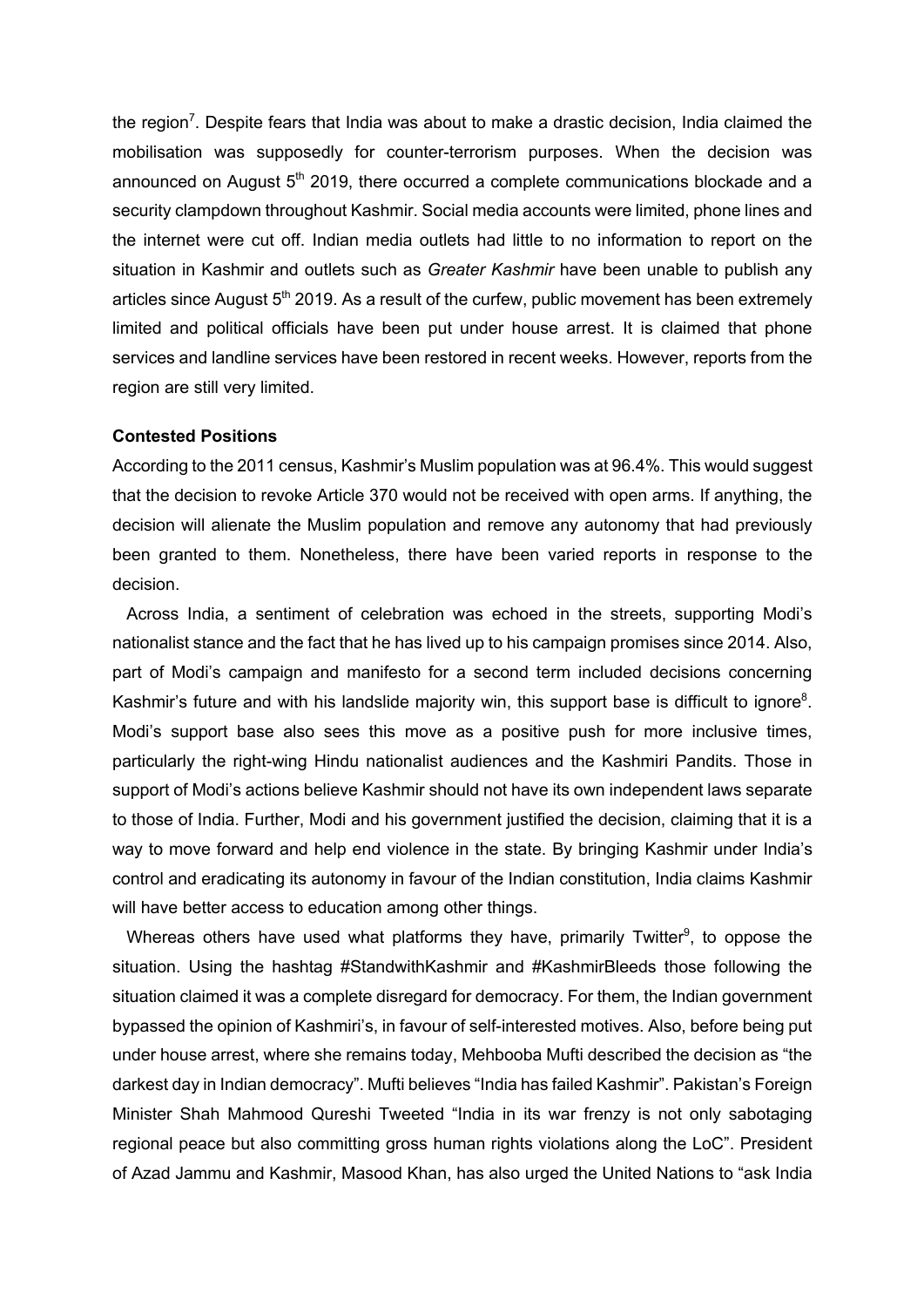to stop war-mongering and military build-up". Khan expressed his concern that India is trying to trigger mass killings in Kashmir.

 Other reactions have included Amnesty International forming an online petition stating, 'Let Kashmir Speak'. This is a public outcry to lift the communications blockade in Kashmir and let the people form their own opinion on the matter. The events that have occurred in recent months are not isolated incidents of human rights abuses. Rather, since the insurgency began in 1990 and the Armed Forces Special Powers Act (AFSPA) was brought into effect, human rights abuses have occurred throughout Kashmir. This includes, extra-judicial killings, rape, torture, enforced disappearances and more<sup>10</sup>. Therefore, for organizations such as Amnesty International, Human Rights Watch and others, "the world needs to know what's happening"  $11$ . Also, demonstrations have taken place across the world in the UK, U.S., Australia, Germany, South Korea, Canada and more, in uproar against the decision.

 Some have argued the purchasing of property is one of the motivations for the revocation, to alter the demographic landscape of the region<sup>12</sup>. India has responded to such allegations by claiming that it is a spreading of fake news and misinformation. Indian media outlets such as *India Today* and *The Hindu* have even accused the BBC of encouraging propaganda and facilitating fabricated information.

# **What Does the Future Hold?**

It is only natural, if the outcome has violent repercussions, this will draw negative attention to India. All indicators suggest that the decision has not been received unanimously, therefore conflict is inevitable to arise both at a grassroots level through physical violence, and at a political level through a war of words between the nuclear powers. If tensions continue to rise between India and Pakistan, this will not only have implications for South Asian security, but also for other Asia-Pacific states including New Zealand and it will also impact trade negotiations and India's economic relationship to other states.

 India's turbulent relations with its closest neighbour, Pakistan, can impact other neighbouring states including China. China is no stranger to being involved in the Kashmir dispute as we saw when it gained control of the Aksai Chin territory. In 2018, reports hinted at China potentially mediating between India and Pakistan to relieve tensions. However, in the past China have maintained a neutral position on the matter and believe the issue should be resolved bilaterally. If they were to get involved, this could once again bring Kashmir under the spotlight of the world stage. Also, if other states are under the impression that India has disregarded the opinion of millions of people this may influence international relations, as well as set a poor example for the human rights agenda. Therefore, such a bold move might not set the best example for other nearby states such as Myanmar, Sri Lanka and Nepal.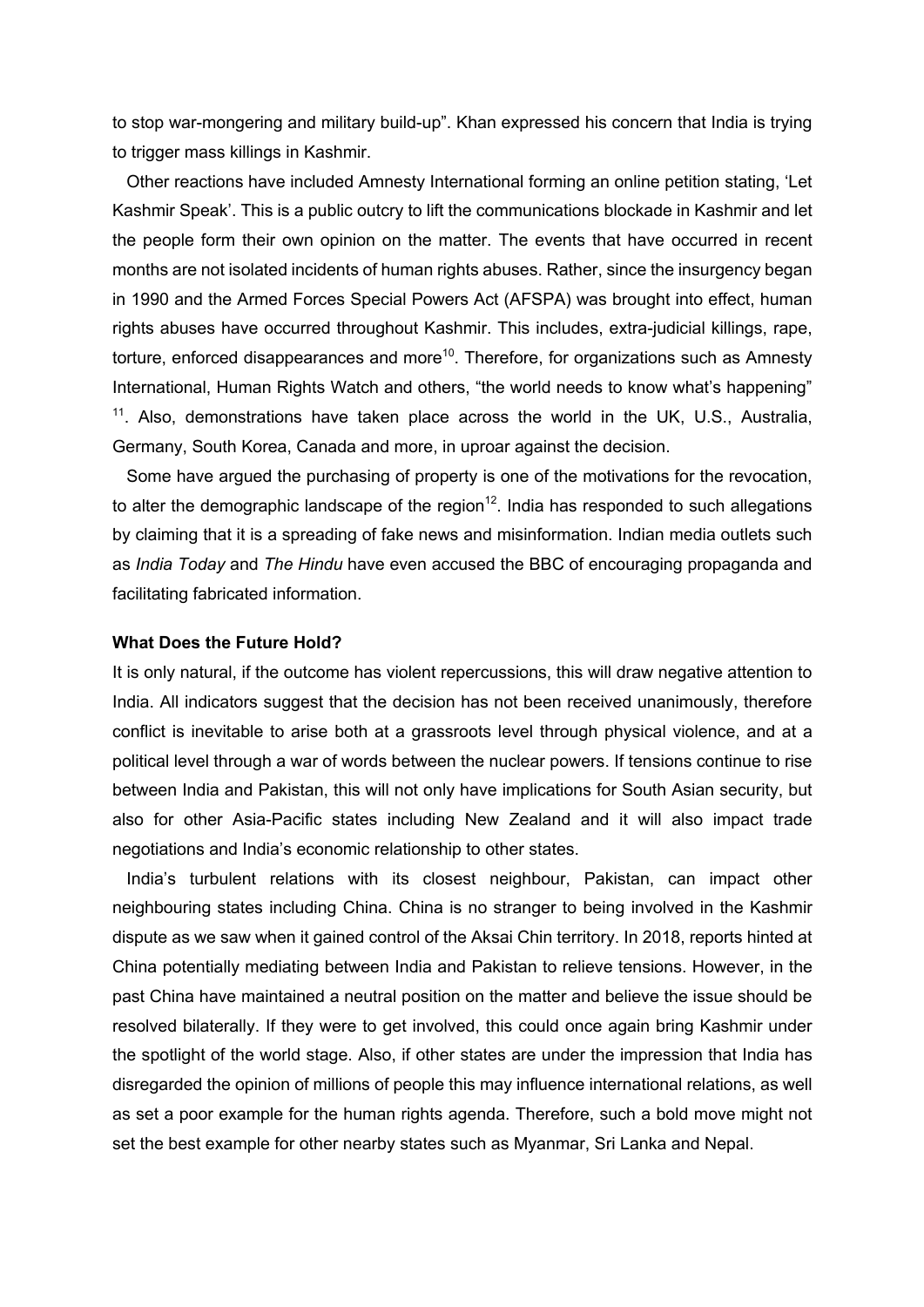Other states, including Australia, respect that the situation is an issue to be resolved bilaterally between India and Pakistan. At an event hosted by the New Zealand High Commission, Australian High Commissioner to India, Harinder Sidhu explained Australia understands the situation to be an internal matter<sup>13</sup>. Both the UK and the U.S. have previously encouraged India and Pakistan to conduct bilateral talks. For example, in July 2019, U.S. President Donald Trump offered to mediate between India and Pakistan if necessary. In August 2019, British Prime Minister Boris Johnson also discussed the situation in Kashmir with Prime Minister Modi and conveyed "the issue of Kashmir is one for India and Pakistan to resolve bilaterally"14.

 The legal loopholes that were utilised in this decision-making process are beyond the scope of this article. However, at the time of writing, the Supreme Court of India has agreed to hear petitions that challenge the decision<sup>15</sup>. If the outcome of the hearing finds India's actions to be undemocratic, or worse, illegal, this will contradict India being the world's largest democracy. This will make it difficult for states such as Australia, the UK and the U.S. to remain neutral on the matter, despite economic and trade relations. Only time will tell if India and Pakistan will once again be pushed to the brink of war. However, protecting human rights and supporting the views of the civilian population should be very carefully considered by India, before it makes another watershed move.

## **Notes**

<sup>9</sup> Twitter Posts (2019):

https://twitter.com/mehboobamufti/status/1158257894149615616?s=12 https://twitter.com/smqureshipti/status/1157615745666338816?s=12 https://twitter.com/Masood Khan

<sup>1</sup> Bose, S. (1996) *The Challenge in Kashmir*. pp. 27.

<sup>2</sup> Behera, N.C. (2016) "The Kashmir Conflict: Multiple Fault Lines" in *Journal of Asian Security and International Affairs,* 3 (1). pp. 41-63.

<sup>3</sup> Duschinski, H. et al. (2018) *Resisting Occupation in Kashmir*. pp. 172.

<sup>4</sup> Ganguly, S. (2016) *Deadly Impasse*. pp. 48.

<sup>&</sup>lt;sup>5</sup> House of Commons (2019) "Kashmir: January 2019 Update". https://researchbriefings.parliament.uk/ResearchBriefing/Summary/CBP-7356 11 Apr 2019.

<sup>6</sup> Schofield, V. (2003) *Kashmir in Conflict*. pp. 243.

<sup>7</sup> Jenkins, L. (2019) "Thousands of Tourists Flee Kashmir After Security Alert", *The Guardian,* 4 Aug 2019.

<sup>8</sup> BBC News (2019) "Article 370: The Indians Celebrating Kashmir's New Status", *BBC News,* 5 Oct 2019.